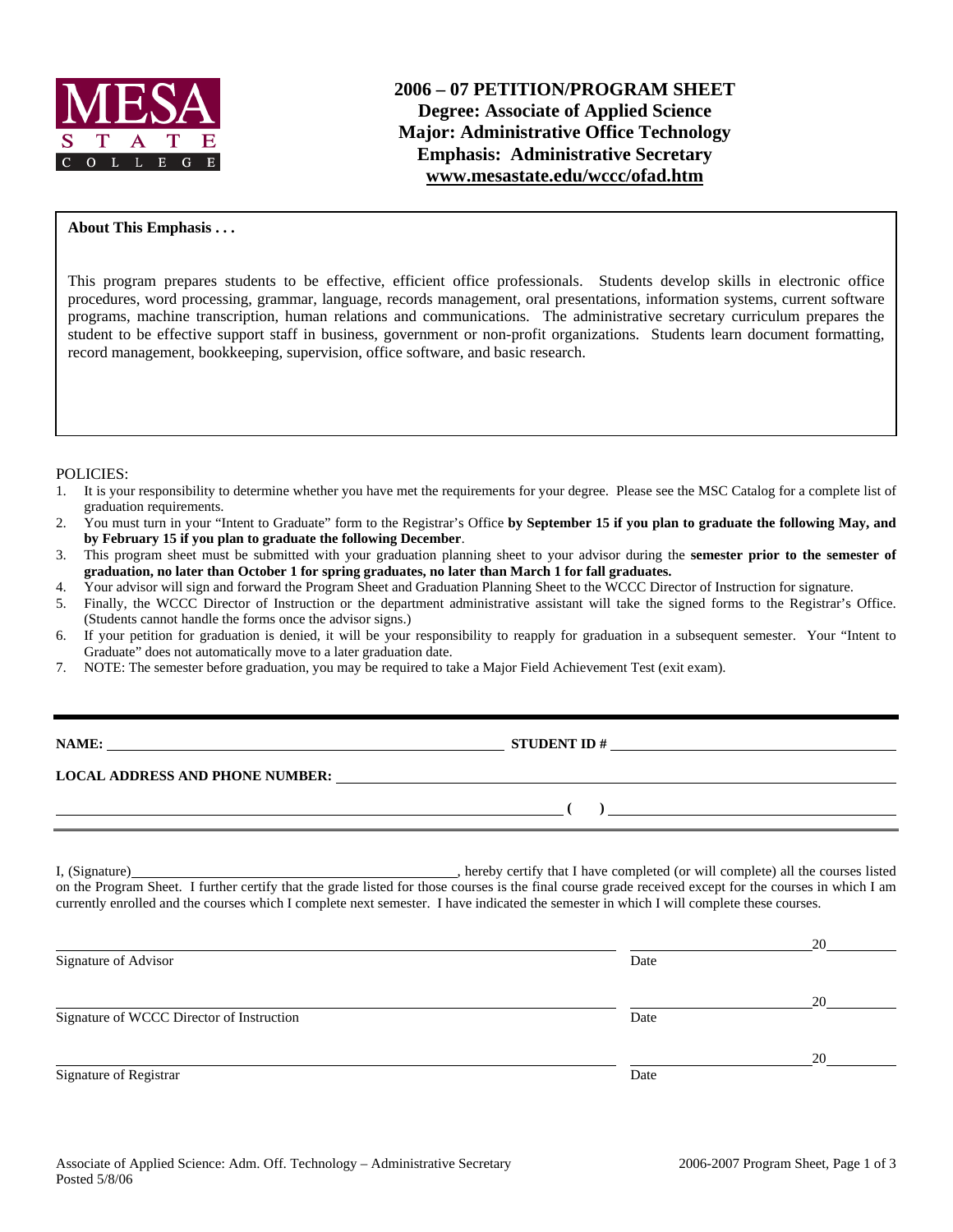- A cumulative grade point average of 2.0 or higher must be maintained for all courses taken and a "C" or better must be achieved in each course which comprises the area of emphasis or specialization for OFAD.
- It is recommended that students work closely with a faculty advisor when selecting appropriate courses and scheduling classes.

| <b>GENERAL EDUCATION</b> (18 Semester Hours) |     |                                                                                                                                                                                                                                                                                                                                                                      |      |      |                                                              |                                                                                  |     |        |                |      |      |           |
|----------------------------------------------|-----|----------------------------------------------------------------------------------------------------------------------------------------------------------------------------------------------------------------------------------------------------------------------------------------------------------------------------------------------------------------------|------|------|--------------------------------------------------------------|----------------------------------------------------------------------------------|-----|--------|----------------|------|------|-----------|
| Course                                       | No. | Credit Grade                                                                                                                                                                                                                                                                                                                                                         | Term | Year | Trns/Subs                                                    | Course                                                                           | No. | Credit | Grade          | Term | Year | Trns/Subs |
| <b>English</b> (6 semester hours)            |     |                                                                                                                                                                                                                                                                                                                                                                      |      |      |                                                              | Social and Behavioral Science, Humanities or Selected Speech                     |     |        |                |      |      |           |
| ENGL                                         |     | $\frac{111}{2}$ $\frac{3}{2}$ $\frac{11}{2}$ $\frac{3}{2}$ $\frac{11}{2}$ $\frac{3}{2}$ $\frac{11}{2}$ $\frac{3}{2}$ $\frac{11}{2}$ $\frac{3}{2}$ $\frac{11}{2}$ $\frac{3}{2}$ $\frac{11}{2}$ $\frac{3}{2}$ $\frac{11}{2}$ $\frac{3}{2}$ $\frac{11}{2}$ $\frac{3}{2}$ $\frac{11}{2}$ $\frac{3}{2}$ $\frac{11}{2}$                                                    |      |      |                                                              | <b>Courses</b> (6 semester hours)                                                |     |        |                |      |      |           |
| ENGL                                         |     |                                                                                                                                                                                                                                                                                                                                                                      |      |      | $112 \t 3$                                                   |                                                                                  |     |        | $\overline{3}$ |      |      |           |
|                                              |     |                                                                                                                                                                                                                                                                                                                                                                      |      |      |                                                              |                                                                                  |     |        |                |      |      |           |
|                                              |     |                                                                                                                                                                                                                                                                                                                                                                      |      |      | <b>Mathematics - MATH 113 or UTEC 107</b> (4 semester hours) | <b>Kinesiology</b> (2 semester hours)                                            |     |        |                |      |      |           |
|                                              |     | $\frac{4}{\sqrt{2}}$ $\frac{4}{\sqrt{2}}$ $\frac{4}{\sqrt{2}}$ $\frac{4}{\sqrt{2}}$ $\frac{4}{\sqrt{2}}$ $\frac{4}{\sqrt{2}}$ $\frac{4}{\sqrt{2}}$ $\frac{4}{\sqrt{2}}$ $\frac{4}{\sqrt{2}}$ $\frac{4}{\sqrt{2}}$ $\frac{4}{\sqrt{2}}$ $\frac{4}{\sqrt{2}}$ $\frac{4}{\sqrt{2}}$ $\frac{4}{\sqrt{2}}$ $\frac{4}{\sqrt{2}}$ $\frac{4}{\sqrt{2}}$ $\frac{4}{\sqrt{2}}$ |      |      |                                                              | <b>KINE/HPWA</b>                                                                 | 100 |        | $\mathbf 1$    |      |      |           |
|                                              |     |                                                                                                                                                                                                                                                                                                                                                                      |      |      |                                                              | <b>KINA/HPWE</b>                                                                 |     |        |                |      |      |           |
|                                              |     |                                                                                                                                                                                                                                                                                                                                                                      |      |      |                                                              | See the M.S.C. catalog for the list of approved KINA/HPWE/Selected DANC courses. |     |        |                |      |      |           |

### **Associate of Applied Science: Administrative Office Technology – Administrative Secretary Course Requirements** (45 Semester Hours)

| Course      | <u>No.</u> | Credit                  | Grade                                        | Term | Year | Trns/Subs                                                                                  | Course      | <u>No.</u> | Credit         | Grade                                                   | Term | Year | Trns/Subs |
|-------------|------------|-------------------------|----------------------------------------------|------|------|--------------------------------------------------------------------------------------------|-------------|------------|----------------|---------------------------------------------------------|------|------|-----------|
| <b>BUGB</b> | 211        | $\overline{3}$          |                                              |      |      |                                                                                            | <b>OFAD</b> | 201        |                | $\overline{3}$                                          |      |      |           |
| <b>BUGB</b> | 231        | $\frac{3}{2}$           |                                              |      |      |                                                                                            | OFAD        | <u>202</u> | $\frac{3}{2}$  |                                                         |      |      |           |
| <b>CISB</b> | 101        | $\frac{3}{2}$           |                                              |      |      |                                                                                            | <b>OFAD</b> | <u>221</u> | $\frac{3}{2}$  |                                                         |      |      |           |
| <b>MANG</b> | - 121      | 3                       |                                              |      |      |                                                                                            | <b>OFAD</b> | $-253$     | $\overline{3}$ | <u> 1989 - Jan Barnett, francuski politik († 1908)</u>  |      |      |           |
| <b>MANG</b> | 221        | $\overline{\mathbf{3}}$ | <u> 1990 - Jan James James Barbara, mart</u> |      |      |                                                                                            | <b>OFAD</b> | $-266$     |                | $\frac{3}{2}$ $\frac{1}{2}$ $\frac{1}{2}$ $\frac{1}{2}$ |      |      |           |
| <b>OFAD</b> | - 101      |                         | $\overline{3}$                               |      |      |                                                                                            | OFAD        | 270        | $\frac{3}{2}$  |                                                         |      |      |           |
| <b>OFAD</b> | 153        | $\overline{\mathbf{3}}$ |                                              |      |      |                                                                                            | <b>OFAD</b> | $-293$     |                | $\overline{3}$                                          |      |      |           |
|             |            |                         |                                              |      |      | Electives – 3 semester hours (Any college level undergraduate courses excluding KINA/HPWE) |             |            |                |                                                         |      |      |           |
|             |            |                         |                                              |      |      |                                                                                            |             |            |                |                                                         |      |      |           |

#### **GENERAL EDUCATION** (18 Semester Hours)

**English – 6** Semester Hours ENGL 111 **and** ENGL 112

**Mathematics – 4** semester hours UTEC 107 or MATH 113

**Social and Behavioral Science, Humanities, or Selected Speech Courses – 6** semester hours (See current MSC catalog for the approved list of courses that fulfill this requirement.)

**Kinesiology – 2** semester hours KINE/HPWA 100 and one KINA/HPWE/Selected DANC course